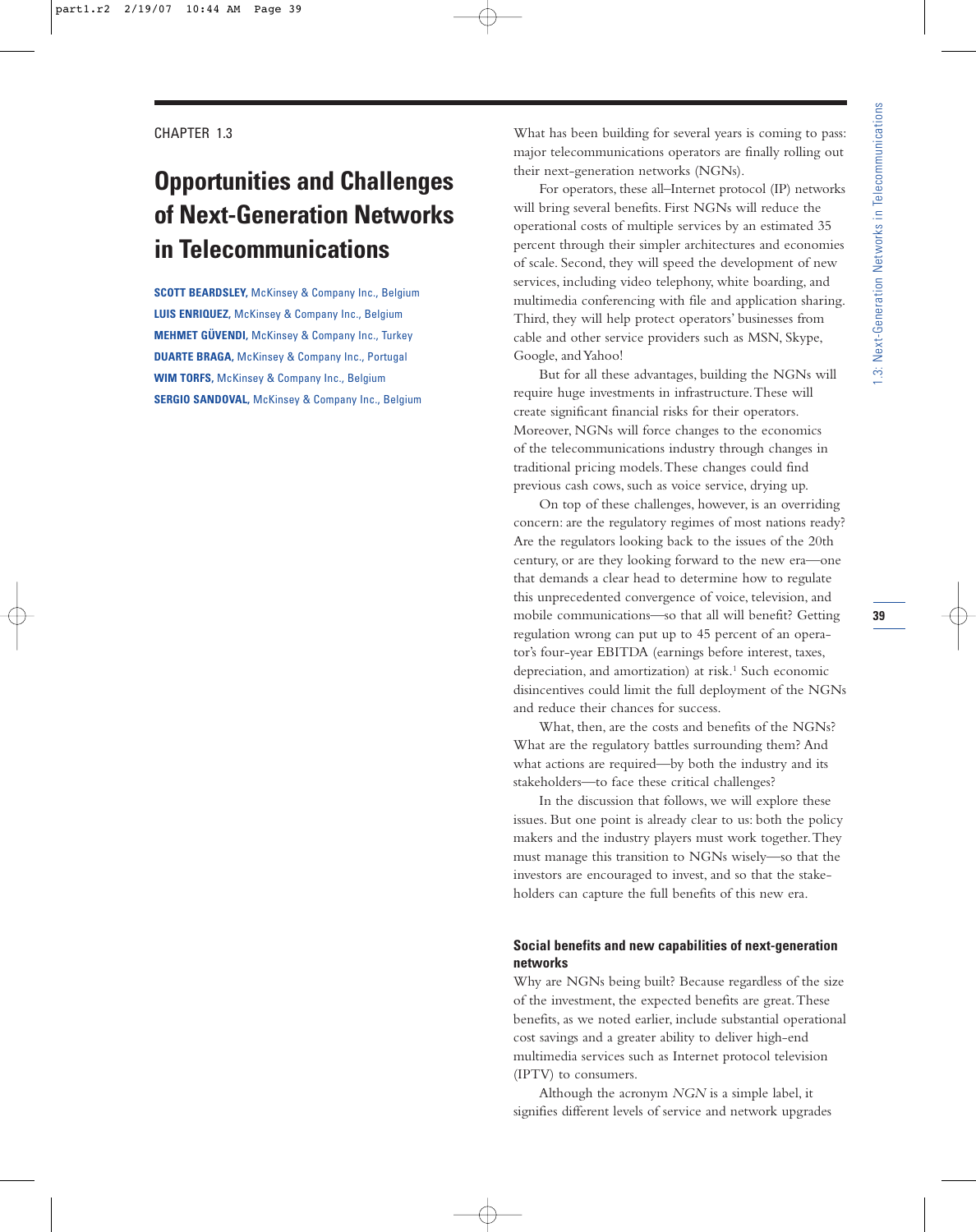## **Figure 1: Next-generation network investments: Three types of upgrades**



Source: IDATE, 2005a; OECD, 2005; McKinsey analysis.

to different operators (as shown in Figure 1). NGN upgrades range from the core IP network level (in which operators and manufacturers are pushing for all-IP backbone transport and low-cost distribution solutions) to the local loop (in which fiber-to-the-home [FTTH] solutions can delivery seemingly unlimited bandwidth).The different "flavors" of NGN offer different customer benefits—and imply different costs.

## Core network upgrades: Simplification and lower cost

Most major telecommunications operators seeking the new cost curve promised by equipment vendors are either seriously considering or actively deploying new core networks. British Telecom (BT) became a pioneer in this area when it announced a multibillion dollar investment in its 21st Century Network "21CN," and most other operators followed suit. Once its new network is in place in 2009, BT says it expects its operating expenses to fall by 30 percent.2

Core IP networks eliminate the multiple networks, layers, and protocols that currently plague the average incumbent. For the industry, this is the long-searched-for "network grail" that asynchronous transfer mode (ATM) technology promised but failed to deliver. For this we can thank the switches that optimize bandwidth and support IP directly over optical fiber, thereby ensuring the enormous flexibility of the IP protocol.The benefits? Less network complexity, reduced needs for specialized engineering and maintenance teams, and improved network reliability. If any more incentive is needed, it comes from the many vendors who have announced that they will progressively discontinue traditional network equipment (along with an affordable investment of around \$40 to \$80 per user).Thus this transition is a near-certainty, in the near term, for all operators.

During roll-out, operators will compete aggressively on price while rapidly deploying the more "intelligent" of the IP-based services such as TV multicast or networkbased personal video recording.This will increase their ability to compete with wireless and cable players.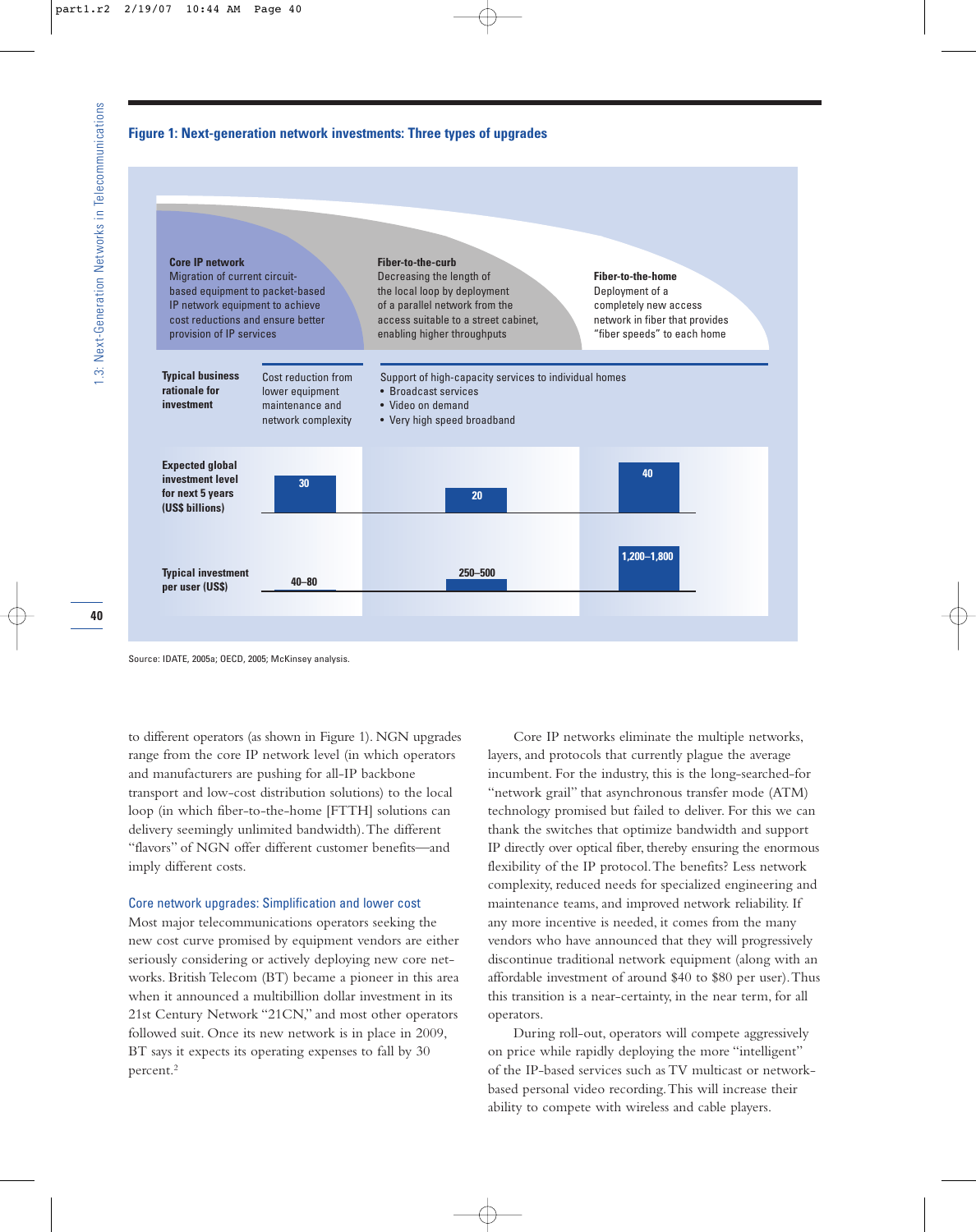#### New higher-speed services through optical fiber solutions

In terms of multiple bandwidth–hungry services to the home, many operators are betting on building optical fiber solutions in the local loop. Fiber, based on traditional copper loops, enables much faster and more reliable speed than current digital subscriber line (xDSL) technologies.The hope of operators deploying this type of solutions is that the high-quality, triple-play services that these investments will deliver will turn the competitive game in their favor.

The first type of solution is fiber-to-the-curb (FTTC) or fiber-to-the-node (FTTN). It consists of deploying fiber in only *a section* of the last mile to deliver faster speeds than other xDSL technologies. Operators building FTTC, such as Deutsche Telekom and South Bell Canada (SBC), are balancing less available bandwidth (and related services) with significant lower investment per user of about \$250 to \$500. FTTC offers operators considerable savings because it avoids investments in the "last section of the last mile," a distance that is always the most expensive section to connect with fiber.

The second type of fiber solution being deployed is fiber-to-the-home.This solution connects the client and the access switch through a dedicated fiber cable.This enables consumers to enjoy almost unlimited bandwidth, while operators get the lower operating costs associated with its reliable, noise-free technology.The downside is in the investment, however: a whopping \$1,200 to \$1,800 per client for full FTTH solutions (such as those deployed by Verizon and Nippon Telegraph and Telephone Communications Corporation, or NTT).

What is the business case, then, for optical fiber architectures (FTTx)? Against the growing threat of wireline attackers and increasingly aggressive cable and mobile players, this technology allows operators to retain their large client base. It also allows providers to up-sell the new value-added services provided by these platforms to their customers. However, this benefit is not obvious to most operators; for this reason, optical fiber deployment is still on the drawing board for the majority of them.Verizon's recent announcement of its commitment to FTTH, and the subsequent battering of its shares, is a cautionary tale. Currently, the announced worldwide commitments to FTTx solutions are still at around US\$60 billion, only double the amount announced for Core IP Networks despite the 50-fold difference in investment per client.

# **Huge attention on next-generation networks at a global level, but largest amounts of capital expenditures continue to be day-to-day**

*The Economist* featured a cartoon recently in which a saloon customer is sitting at a bar with bottles labeled "Broad Band,""Telephony," and "TV" before him.The bartender on the other side of the counter, however, is busily shaking a tumbler with all those tasty ingredients mixed within: it's labeled "Info Heaven."

In another *Economist* cartoon, readers see a group of masked men labeled "AT&T,""Verizon," and "other telecom operators," punching and gouging at each other's eyes.The caption reads:"LIVE:All-In Convergence Wrestling."

A third cartoon might have established the final frame of the story: government regulators, wearing the striped uniforms of referees, trying to enforce some rules that will keep everyone on the straight and narrow.

These cartoons capture the essence of today's NGN issues: great opportunity—but also great regulatory and business battles over the conditions in which industry investments will take place. Many telecommunications firms want to capture the benefits from the different types of NGN deployments, which is why they are planning to invest heavily on NGNs. In the United States,Verizon is deploying a network in parts of 18 states (about 400 communities). By 2009, they hope to provide fiber connection to 18 million homes with speeds of 100 megabits.To reach that target, Verizon said it will spend \$22 billion.<sup>3</sup>

In Europe, Deutsche Telekom, BT, and KPN have committed \$3.8 billion, \$19 billion, and \$1.9 billion respectively to build networks.<sup>4</sup> Central European operators in Slovakia, Bulgaria, Hungary, Croatia, and the Czech Republic have also announced investments in NGNs.

But investment is not the only news.There is news also in the regulatory battles over the conditions of those and other investments.Telstra, the Australian incumbent operator, for instance, has been seeking a regulatory break for its planned NGN investments. In early 2005, the company warned that state regulators were stepping beyond their authority."Our investment in a decade-long build-out of a fiber optic network is an issue of national policy first, and accompanying legislation perhaps, and this is the difficulty I have with the regulator," said Telstra's (former) Chief Executive Officer, Ziggy Switkowski."The regulator is there to ensure compliance with the rules; I don't really look to the regulator to help architect an industry." He added that Telstra's decision to invest in a high-capacity network, that might cost many billions of dollars and would dramatically increase broadband speeds to 4 million homes in the country, is an important decision, one "where we would expect to make above-average returns for making the investment and taking the risk.And the regulator's role, in all that, is secondary." <sup>5</sup>

But Helen Coonan,Australia's minister of communications, disagreed. Referring to Telstra's plan to increase earning margins to 52 percent over five years, she remarked,"With those kinds of margins,Telstra doesn't need regulatory breaks.They should get on with it, and let's see what they can do to turn the company around." <sup>6</sup>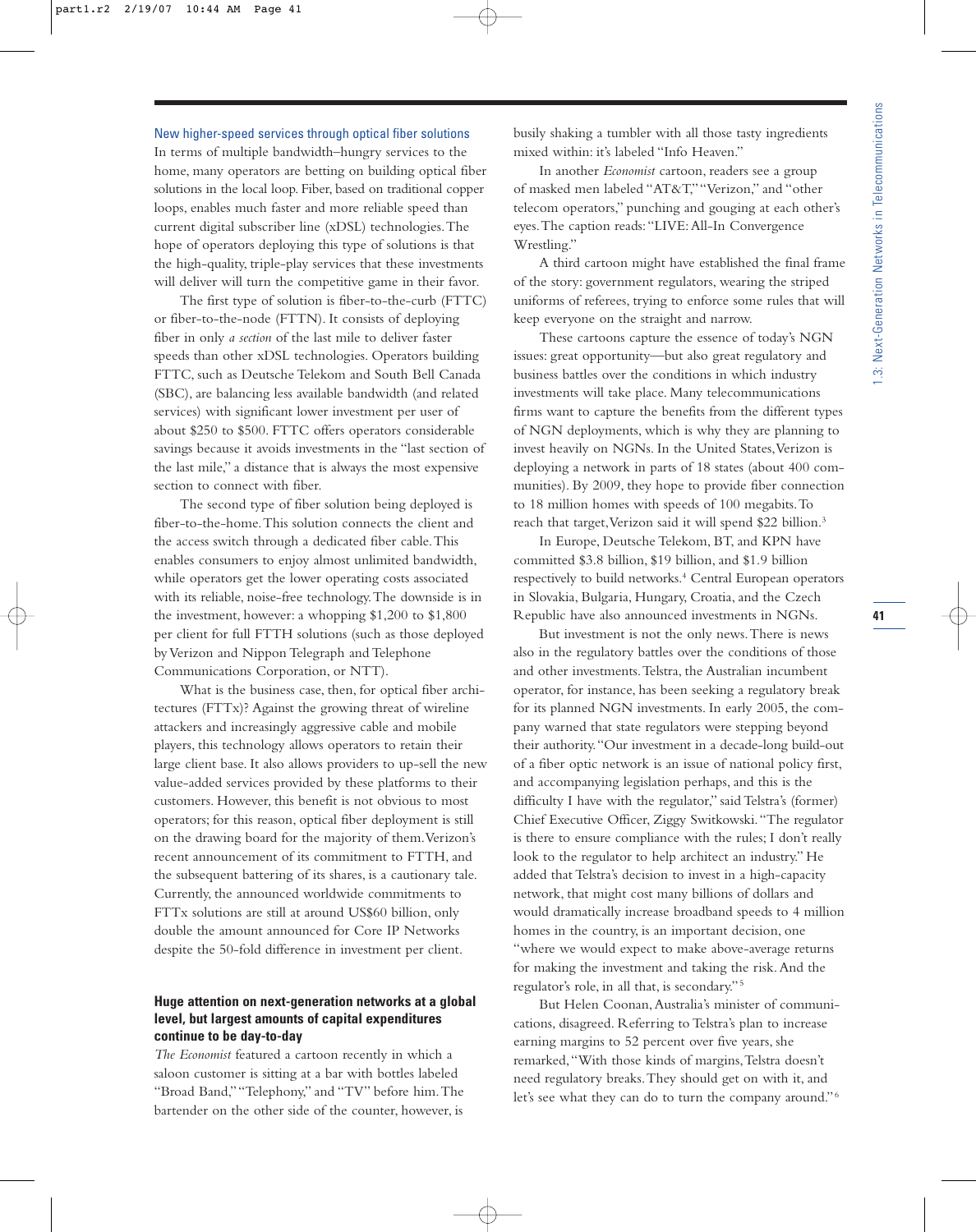#### **Figure 2: Telecommunications industry as a global investment driver**



Source: IDATE, 2005a, 2005b; OECD, 2005; Bloomberg online database; McKinsey analysis.

\* Includes enterprise networking equipment investments

\*\* Weighted average for listed companies

In Germany, meanwhile, the government offered a draft of its new telecommunications law that would postpone the policing of Deutsche Telekom's \$3.8 billion high-speed network by two to five years.That raised opposition from Viviane Reding, the European Union commissioner for telecommunications. It is "against the European interest and the German interest" she argued recently,7 adding that the "EU rules do deliberately not provide for regulatory holidays, precisely in order to prevent a re-monopolization of markets." <sup>8</sup> In particular, she said, in network-based economies "effective competition does not prevent, but drives investment." <sup>9</sup>

Indeed, the NGNs have brought a new paradigm to the industry.And with it, operators and regulators alike must grope approach that will deliver the right level of investment and industry competition.

# The potential impact of the next-generation network debate on capital expenditure investments

The prominence of these and other regulatory battles has obscured an important fact: overall capital expenditures investment in the telecommunications industry today is significantly higher than NGN investments alone.

On a global level, in fact, the telecommunications industry is one of the most important drivers of all industry investments. Over the next five years, their capital expenditures will reach the US\$1 trillion mark (Figure 2). When compared to the automotive, pharmaceutical, steel, cement, retail, and other investment-heavy industries, telecommunications outstrip them all in terms of capital expenditures–to-revenue ratios.This can be explained by the speed of technological change in the telecommunications industry, which compels operators to investment heavily in order to remain both competitive and innovative.

As shown in Figure 3, the main components of infrastructure investment in the telecommunications industry are mobile infrastructure, operations support systems, access networks, and switching and routing elements, which together account for 80 percent of total spending. The composition of these investments is not expected to change greatly in the next five years with the exception, perhaps, of mobile infrastructure spending.

Figure 3 also puts NGN investment in perspective within the industry as a whole.Today NGN investments account for about 11 percent of total industry investments. This is expected to grow to approximately 16 percent by 2010. NGN investment is therefore only a small fraction of all telecommunications investments and will remain so for the foreseeable future.

The industry needs to consider the relative size of these NGN investments and put them into perspective in view of the level of media attention this topic has recently received.Without such perspective, the increased interest in NGNs and the uncertainty around it may not affect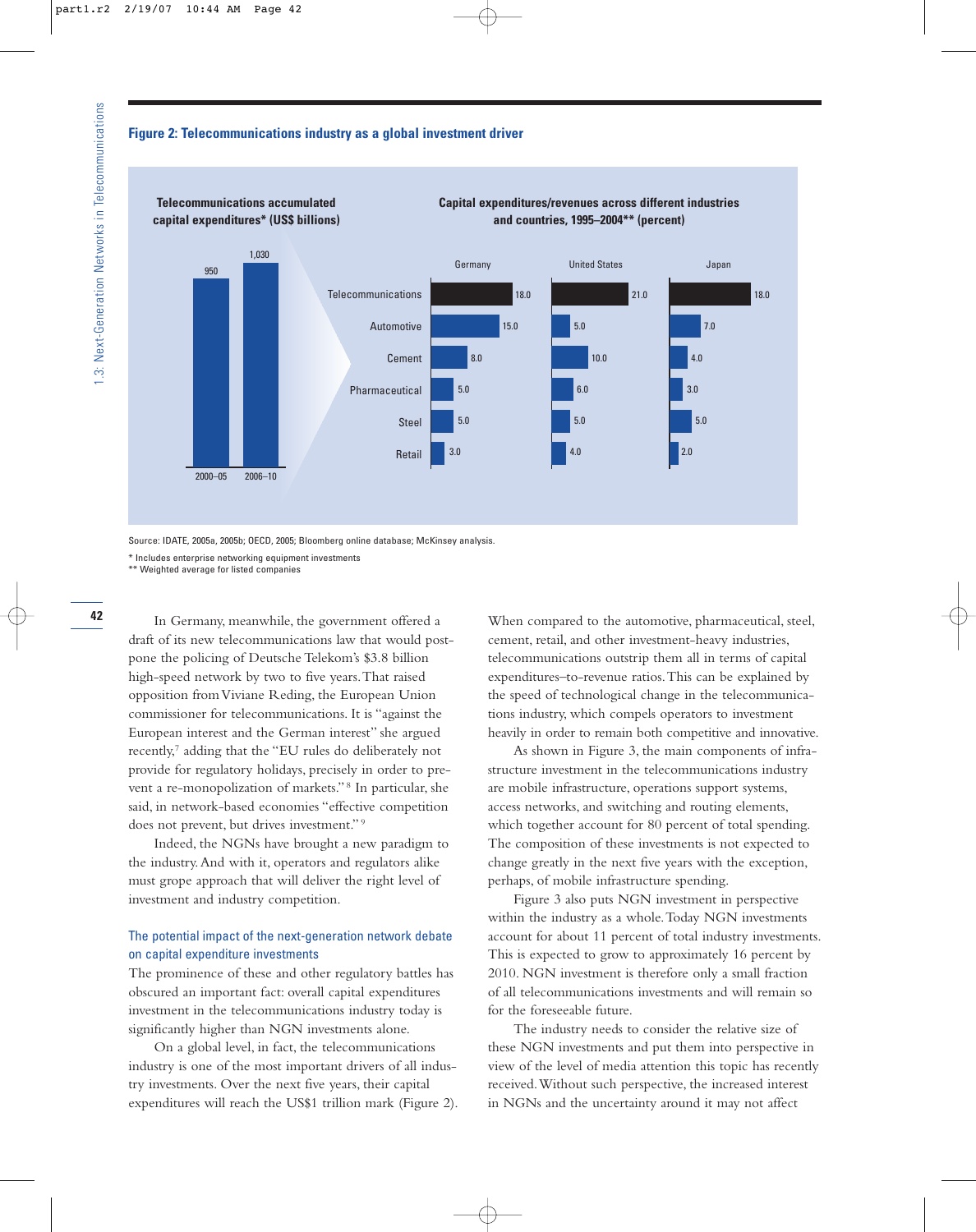## **Figure 3: Infrastructure investment in the telecommunications industry, 2005–10 (US\$ billions, percent)**



Source: Data from Gartner, 2006b; McKinsey analysis.

only the level of NGN investment but also, and more broadly, overall investments in the industry.This offers a warning to the industry and policymakers alike: there is a lot at stake, and the success, or failure, of NGNs in the next few years could have wide repercussions for the industry.

## **Next-generation networks: Effects on pricing and revenue models**

Operators have traditionally relied on the healthy margins generated from fixed voice telephony.These have enabled the enormous investments in network capital expenditures that we find today. Moving to NGNs could drastically change the current voice-pricing model for both retail and wholesale services, potentially cannibalizing the main revenue source of most operators.

Playing a key role in this shift in technology and pricing will be the world's telecommunications regulatory authorities.Their decisions will not only shape the future returns of new investments, but will largely determine the adoption or not of NGNs.

#### New pricing structure for voice services

Voice telephony on the fixed network has always been characterized by high margins.These margins have been derived mostly from voice traffic: the per-minute charges that consumers pay for making a call.The monthly rental fees for telephone services, on the other hand, have

experienced low and even negative margins (even after numerous countries have repeatedly rebalanced the tariffs).

The high margins on voice calls have largely covered more than the high investment costs of rolling out a telecommunications backbone.They have also covered the losses of access to the network and the costs of Universal Service Obligations. Moreover, these margins have allowed incumbents to invest heavily in upgrades to the existing networks (as well as in such new network infrastructures as mobile networks, broadband infrastructure, television services, and so on). High returns, together with the opportunities brought by the liberalization of the telecommunications markets, are responsible for the vibrant telecommunications industry of today.

Going forward, however, NGNs will significantly change the way voice is priced to consumers and other operators. Historically, voice calls have been priced per minute. Moreover, the longer the distance between the two calling parties, the more expensive the call.

With NGNs, time-based billing will become irrelevant (in a world where costs are driven by bandwidth usage). Also, the distance part of pricing will become obsolete since IP packages do not follow a fixed route. Instead, voice calls will be made over the IP data network.They will share the "pipe" with several bandwidth-intensive services (such as digital television and broadband services), and will utilize only a small fraction of the network. But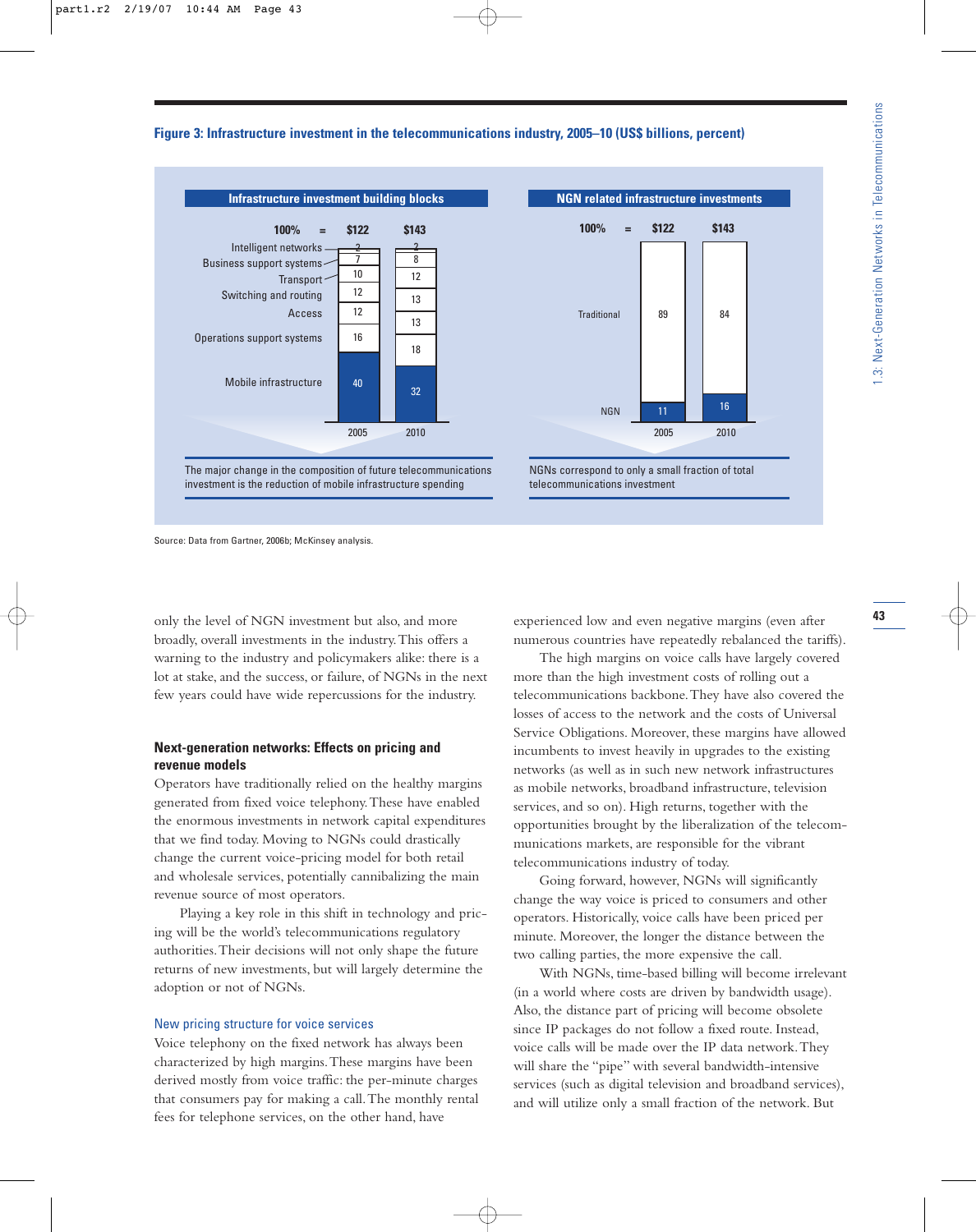### **Figure 4: Telecommunications industry fixed revenues, 2005–10 (US\$ billions, percent)**





considering that, on average, more than 60 percent of an operator's revenues comes from voice, the future profitability of the industry will rest on the pricing for voice (Figure 4).Although projections continue to show voice as an important contributor to revenues, its rate of decline will depend heavily on the impact of new pricing models on voice revenues.

## Passing on price reductions: Limited incentives for network operators

As we said earlier, if operators price their retail voice services according to a bandwidth-based, non–distancerelated formula, the price for a voice call could collapse, leading to a cannibalization of the bulk of the fixed operator's revenues.This would destroy the incentive for deploying NGNs unless alternative revenue sources were identified, which is not currently the case.

Could telecommunications firms actually destroy their own best source of profits? What makes this unlikely is that incumbents control their own retail prices, and therefore would be careful not to cannibalize their voice revenues (as long as competition does not force prices down). Rather, they would most likely price their NGN voice services at a healthy premium. Most of their competitors would likewise not be eager to instigate a downward price spiral. The danger, as we will explain below, could come from asset-light competitors—those reselling wholesale minutes.

Although incumbent operators control retail prices, they usually do not control wholesale prices (for example, voice interconnection rates, unbundling rates, and so on). Rather, in almost all liberalized countries, wholesale rates have been heavily regulated, either through telecommunications-specific regulation or through the intervention of general competition.These costs are usually set on the basis of the theoretical costs of an "efficient" operator (long-run incremental costing, or LRIC).

Offering wholesale services (priced per bandwidth, non–distance dependant) to competing operators (based on NGN costs), however, will allow asset-light voice providers to drastically undercut the incumbent's voice prices.Why? Because the actual wholesale fee paid to the incumbent still constitutes a large portion of their cost base.These price decreases would result either in large market share losses for the incumbent or an overall reduction of price levels in the market (or both).

At the same time, until a full switchover to NGN is completed, incumbent operators will have to continue to support their old copper networks. During this transition —which may take several years—the incumbents will have to cover both their NGN costs and some of their old public switched telephone network (PSTN) costs. Unless the network operators can quickly find alternative, high-margin revenue streams, this could significantly affect their profitability and potential for financing.

44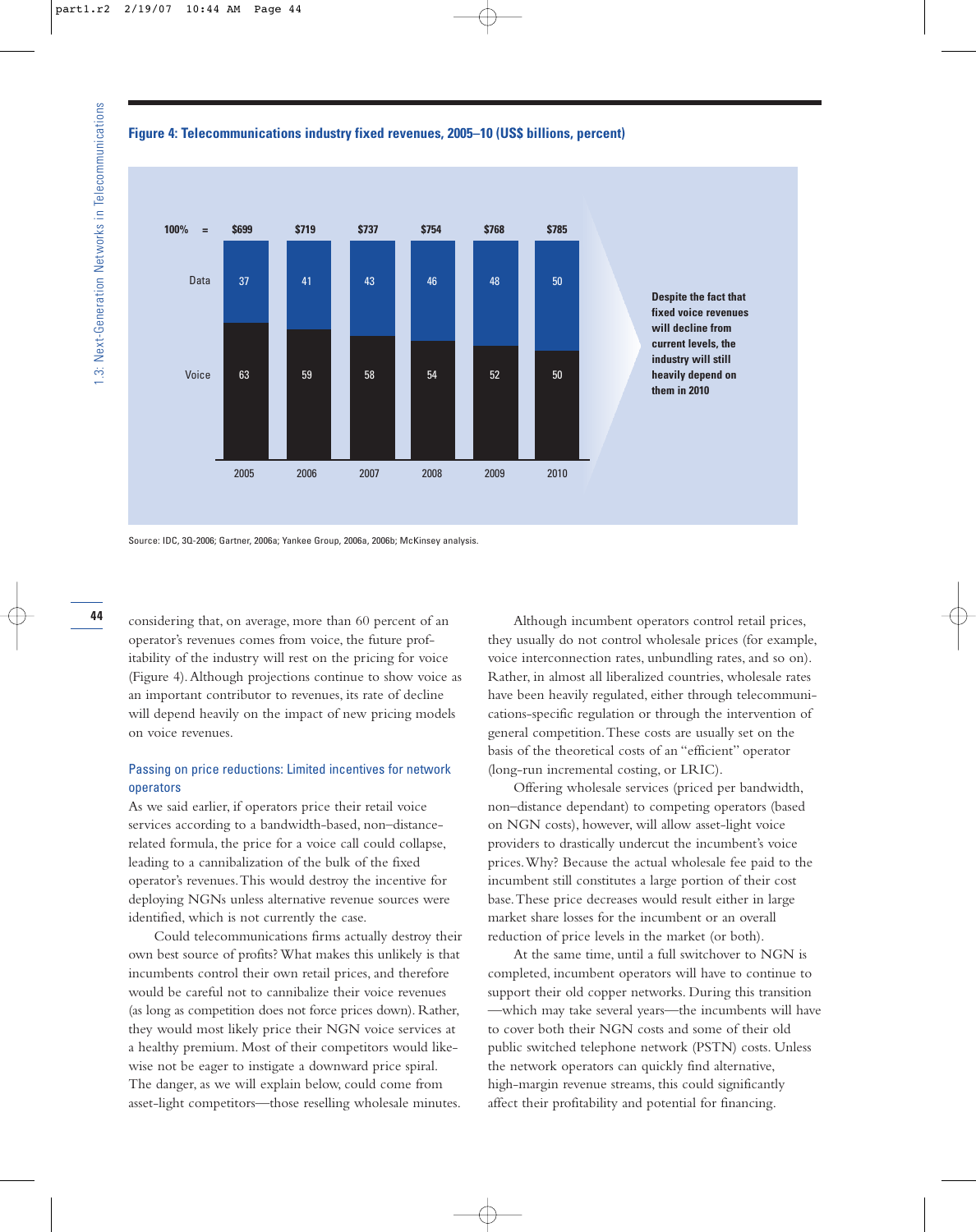## **Figure 5: Value at stake for incumbents from NGN transition (percent)**



Source: McKinsey analysis.

\* Constant prices; 2006 estimated EBITDA

In the absence of new revenue streams (such as increased access fees or new services), McKinsey estimates that declining retail prices, coupled with a period of transitional cost duplication, could reduce incumbents' four-year EBITDA by up to 45 percent (Figure 5).

# Revenue declines will jeopardize broader industry investments

Network operators worldwide are assessing the feasibility of NGNs.As discussed above, this presents a double-edged sword. On the one hand, operators are tempted to deploy NGNs in order to offer new services and further reduce costs. On the other, the possibility of a loss in the incumbents' main revenue source (voice) creates a reluctance to invest heavily in the new technologies.

The fall in voice revenues that NGN wholesale pricing could bring, in fact, could seriously affect the future of telecommunications investment both for voice services and broader infrastructure investments. Over the next four years, the amount of investment under threat could be as high as \$100 billion.<sup>10</sup> Without the steady revenue streams from the voice business, much of the past investment in broadband infrastructure, digital broadcasting services, and even mobile telephony might never have been made.

The effect of NGN on voice revenues, then, casts a big question mark over the future of the industry: will NGN allow the current levels of telecommunications

investment to continue? A reduction in those investments could reduce new benefits for consumers and innovation in the sector as a whole. Funding for NGNs could decline —not only on the part of telecommunications operators, but also on the part of equipment manufacturers, content providers, and related service providers as well.

#### Current regulatory regimes: Issues of NGN deployment

For all theses reasons, NGN regulation is one of the hottest issues discussed in industry and policy circles.And it should be—considering the size of the investments and the impact of the new pricing models on the industry. This issue will not only shape the revenue streams of the operators, but it will also affect the operating models and the timetable for the roll-out of services.

What is at the heart of the issue? Essentially, the question is whether a mere extension of the current regulatory framework (that of conventional PSTN networks) to the NGNs will allow the NGNs to thrive.

The conventional regulatory framework focuses on cost orientation, price controls, and service quality—with the ultimate objective of creating a functioning and sustainable competitive environment (often in the form of a "service-based" competition model).This framework, however, has evolved in the context of a widely deployed infrastructure—one that already exists and whose costs have been largely recovered.The challenge of NGNs is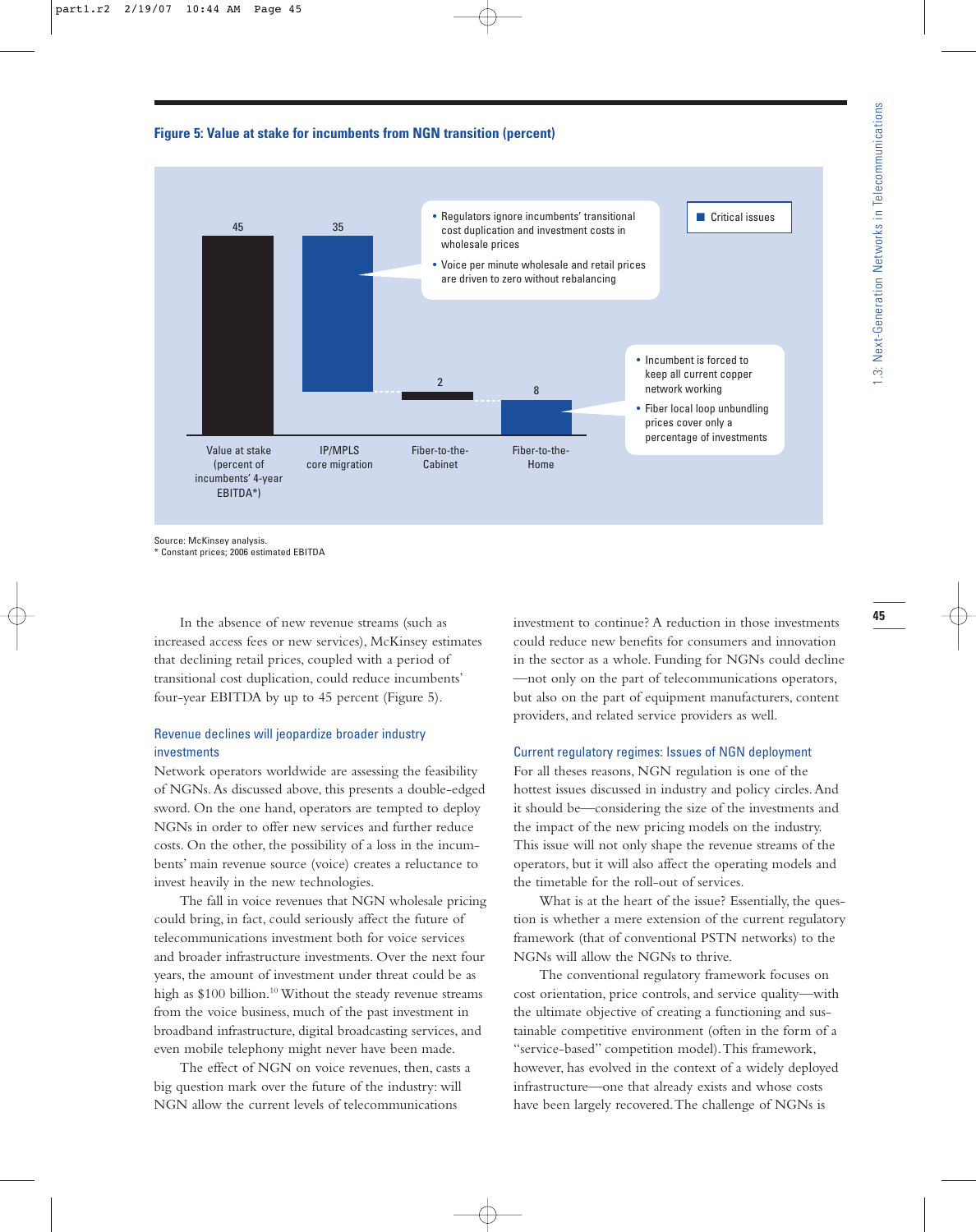### **Figure 6: Three regulatory models for operators investing in next-generation networks**



Source: Interviews by McKinsey team, 2006; McKinsey analysis.

Note: LLU = local loop unbundling; WLR = wholesale line rental; FTTH = fiber-to-the-home; NRA = National Regulatory Authority; NTT = Nippon Telegraph and Telephone

that they are still to be deployed. Someone has to pay for the initial investment costs. If NGNs were to be regulated like PSTNs, for example, an investment group might have to assume that upon completion of its NGN investment, it would be required to open its network to competitors (effectively with no margin). Moreover, if this wholesale access were to be priced on a bandwidth basis, voice services offered by competitors could create significant price declines in the investor's retail market.The question, then, is whether incumbents (and new operators) would be willing to take on such a risk.

NGN regulation is already evolving, and three distinctly different regulatory models have emerged in different parts of the world.These regimes reflect differences in regulatory objectives and market structures.The three models are described in Figure 6:

• In Europe, NGNs are likely to face the same kinds of regulations that apply to current PSTN networks. This calls for strict regulation (for example, access, price, and so on) of the wholesale business.Attackers would be using such wholesale offerings as local loop

unbundling (LLU), interconnections, wholesale line rental (WLR), and other offerings widely; thus there would be severe regulations on retail business (with limits placed on aggressive pricing and bundling).

- In Japan, NGNs (specifically FTTH) are already regulated.There are strict regulations of wholesale business in place, already extended to FTTH through fiber unbundling. Copper and fiber infrastructure are being kept in parallel by NTT to provide both unbundling modes.As a result, wholesale fiber prices are already under pressure.
- In the United States, current policy trends suggest that NGNs will not face wholesale obligations or any other significant restrictions in the immediate future. Since the US regulator assumes that mobile and cable competitors already provide an acceptable level of competition pressure, wholesale regulation (LLU and others) have been dropped.There is some ad hoc retail regulation, however, on state-specific issues, but this type of regulation has limited or no impact on incumbent competitiveness.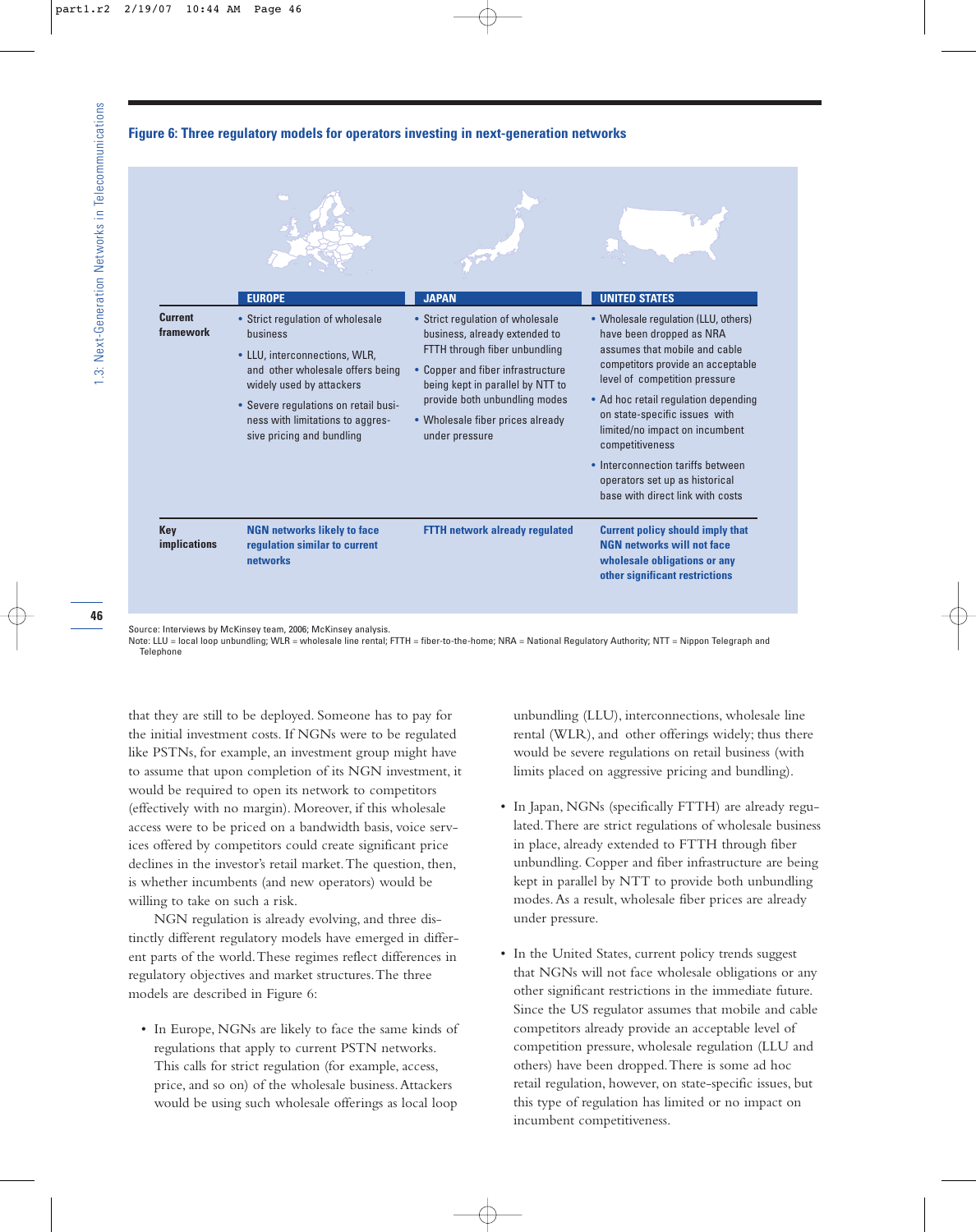The success of these three different regimes is still to be proven, and the regulatory debate in some of these regions is still very hot. In Europe, for instance, the regulatory framework around NGNs is still in its infancy, and many countries (such as the Netherlands and the United Kingdom) and associations (such as the European Regulatory Group, or ERG) have launched consultations to understand the positions of different stakeholders around regulatory topics such as pricing, functional separation, and wholesale access. Much remains to be done and understood, but one thing is clear: involving industry stakeholders is part of the answer.

# **Managing the transition: The role of industry and policymakers**

As stated in the beginning of this paper, both the industry players and the policymakers must work together.They must manage the transition to NGNs in such a way that investors are encouraged to invest and that stakeholders are able to capture the full benefits of the upgrades to NGN. However, the introduction of NGNs, with new pricing models, can substantially lower prices on core voice services, reducing overall returns to infrastructure. These lower returns can create disincentives to put in new infrastructure.This creates a different type of challenge for policymakers and industry players.

#### Rethinking the regulatory compact?

At present, the regulators must start managing the tension between creating adequate incentives to deploy infrastructure and ensuring that the telecommunications market remains competitive.The issue of creating adequate incentives for infrastructure cannot be taken lightly; the challenges are real. In the short term, incumbents will indeed invest in NGNs, but how much or at what pace is still not clear. However, the concern over competition is also substantial. In the middle of this debate, regulators will need to manage multiple pressures from operators with and without a network, who will be on opposite sides of the debate.And that raises another concern: will the regulators be tempted to "preserve" the industry as it existed before NGNs? In this context, regulators must:

• **Understand the economic impact of NGNs, not only in terms of specific upgrades but also in terms of their overall impact and that of regulation on the structure of the industry.** This means the policy must be grounded on solid economic analyses.These analyses must take into account not only the costs and potential services of future NGN upgrades, but also how the market dynamics might change both during the transition and in the medium term.Although forecasting must be approached with caution, it is still essential in making decisions about the future of the industry.

- **Approach decisions on pricing and infrastructure openings through a broad lens, one that recognizes that these decisions will affect the market structure beyond the redistribution of rents among industry players and consumers.** Price, in other words, is not just a method for distributing economic value among incumbents, competitors, and consumers. It is also a signaling device. Because of this role, it drives competitive dynamics.Therefore, as the regulators determine pricing and services, they will drive the industry and determine the structure of the market (for instance, in keeping competitors out of some businesses, where regulated prices are set low, and encouraging entry where prices are kept high—and, in fact, in some cases where arbitrage opportunities are created, enabling room for competition).This is a critical role that the regulators and policymakers must play, but in doing so they must be aware that they are also shaping the evolution of this critical sector of the world economy.
- **Avoid focusing on market price as the only measure of industry success.** Since deregulation, the regulatory toolkit has focused on breaking up the infrastructure (usually controlled by a large integrated incumbent) to allow entrants to piggyback on that infrastructure and cut prices.This approach has been phenomenally successful in the past. It has reduced supernormal profits, introduced market competition, improved and enhanced service offerings, and increased consumer welfare. It has worked well because lower prices (driven by competition) have generally put pressure on the incumbents to improve their operations and enhance their service offerings. However, as competition expands from pricing to include consumer loyalty, infrastructure differentiation, technological features, and innovation, the current toolkit comes up short in delivering the right answers. In most telecommunications markets, where price has become only one element of competition, firms are constantly seeking sustainable competitive advantages of other kinds. It is that search to create advantages that drives the innovations in services, technologies, and investments. In telecommunications, policymakers are intervening in this process.While this may be necessary due to the nature of the industry, they must recognize the longer-term impact of their interventions.This will require regulators to withstand political pressures to lower prices (and of course nobody likes higher prices) as well as to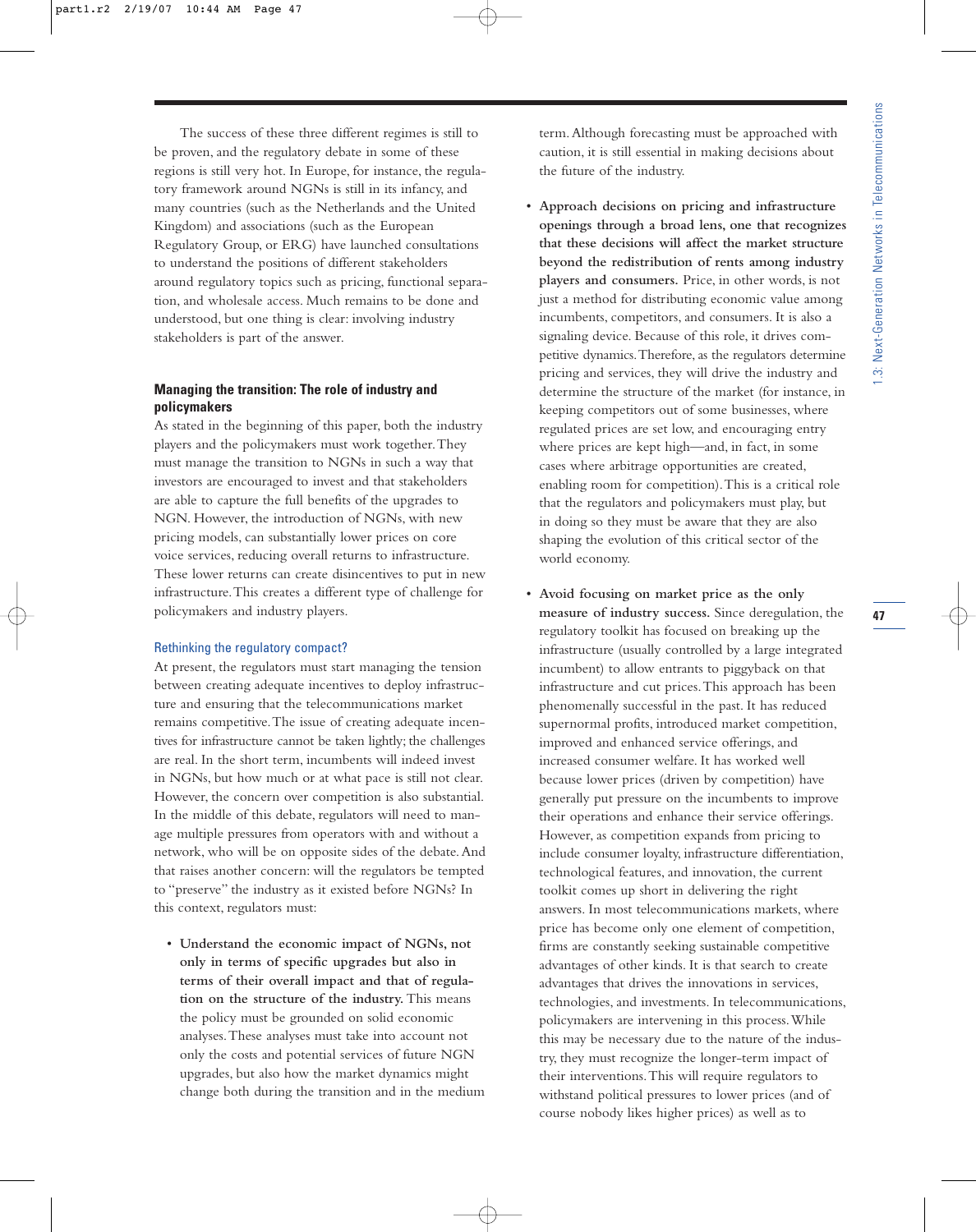demonstrate a willingness to tolerate temporary but meaningful sources of competitive advantage as part of the normal functioning of a market ("When in doubt, do not regulate.")

Can the industry lead a strategic dialogue with policymakers?

For industry players, the challenge is twofold: first, they must manage the strategic and tactical issues they face from NGNs.These encourage the long-term deployment of the NGN, but at a cost to their existing revenue models. Second, they must convince policymakers to rethink their approach to the regulation of the sector.This is essential to ensure returns to the infrastructure that will enable the transition to the IP-based revenue models.This will not be easy, as the entire regulatory toolkit and the policy debate has centered on how to "open up" the new networks (with some exceptions, such as the regulatory model in place in the United States).

In this context, industry players must:

- **Develop a clear economic and strategic plan around the deployment of NGNs, including the management of the transition process.** This plan would include not only a business plan that maps out the economics of deployment, but also a strategy for migrating users of existing networks to NGNs. It should also consider how to price wholesale and retail products during the transition for both traditional and NGN products.
- **Engage proactively in discussions with policymakers and other stakeholders on the long-term evolution of the industry, including the changes in market structure.** This would entail engaging in meaningful discussions around fact-based scenario analyses that could enlighten the future development of the industry. Understanding the potential impact of today's decisions in tomorrow's market structure is crucial to communicate clearly what is really at stake from the new NGN paradigm.

#### **Conclusion**

For the last 20 years and more, regulation and deregulation have transformed the telecommunications industry, making it one of the most vital markets in the world. But now the industry is at the cutting edge of technologies and opportunities that are still beyond our ability to imagine fully.

It is at this time that regulators, policymakers, and the industry must find the wisdom to think beyond what we can even see.They must set rules that will encourage the funding of this vastly expensive infrastructure—and give it time to take wing.Yet they must also find the appropriate

level of competition, so that it will remain vital and sensitive to the needs of society and consumers.That is the challenge ahead.

#### **Notes**

- 1 This assessment of risk based on an estimate by McKinsey.
- 2 See The Economist (2006b).
- 3 See Reading (2006a).
- 4 See Deutsche Telekom (2005); British Telecom (2005); KPN (2005, p. 61).
- 5 Australian Financial Review 2005a, p. 11.
- 6 Australian Financial Review 2005b, p. 3.
- 7 Reuters 2006.
- 8 Reading 2006b.
- 9 Financial Times 2006, p. 15.
- 10 See Gartner (2006b).

#### **References**

- Allen, J. 2006. "The Death of Price per Minute for Fixed Interconnect?" Available at www.analysys.com/default\_acl.asp?mode= article&iLeftArticle=2238.
- Australian Financial Review. 2005a. "Switkowski Warns Against Break-up at Any Cost." March 12: 11.
	- 2005b. "Stop Trying to Alter the Rules, Telstra Told." November 18: 3.
- Beardsley, S., I. Beyer von Morgenstern, L. Enriquez, and C. Kipping. 2002. "Telecommunications Sector Reform: A Prerequisite for Networked Readiness." The Global Information Technology Report 2001–2002: Readiness for the Networked World. New York: Oxford University Press.
- British Telecom. 2005. "BT Announces Preferred Suppliers for 21st Century Network Programme." April 28. Press release. Available at www.btplc.com/News/Articles/ShowArticle.cfm?ArticleID=c15461a1 -6d24-448b-8e5d-d6c967ba720c).
- Deutsche Telekom. 2005. "Deutsche Telekom Launches High-Speed Broadband Network." September 1. Press release. Available at www.telekom3.de/en-p/medi/2-pr/2005/09-s/050901-ifa-trade-fairar.html.
- The Economist. 2006a. "A Survey of Telecoms Convergence." October 12. Available at www.economist.com/surveys/displaystory.cfm? story\_id=E1\_SJJVPTN.
- -. 2006b. "Your Television Is Ringing." October 12th, 2006 Available at www.economist.com/surveys/displaystory.cfm?story\_id= E1\_SJJVPTN.
- Financial Times. 2006. "All Eyes on D-Tel's VDSL Fight. It's a Regulatory Tussle with Europe-wide Implications." August 21: 15.
- Gartner Inc. 2006a. July 2006. Forecast: Fixed Public Network Services, Worldwide, 2004–2010. Report No. G00142658.
- 2006b. August 2006. Forecast: Global Telecommunications Market Take, July 2006. Report No. G00142027.
- IDATE. 2005a. World Telecom Equipment Market 2005. December.
- -. 2005b. World Telecom Services Market 2005. December.
- IDC. 3Q-2006. Worldwide Telecom Spending 2006–2010 Forecast. Report No. IDC1408547.
- Kirkman, G., P. Cornelius, J. Sachs, and K. Schwab, eds., The Global Information Technology Report 2001–2002: Readiness for the Networked World. New York: Oxford University Press.